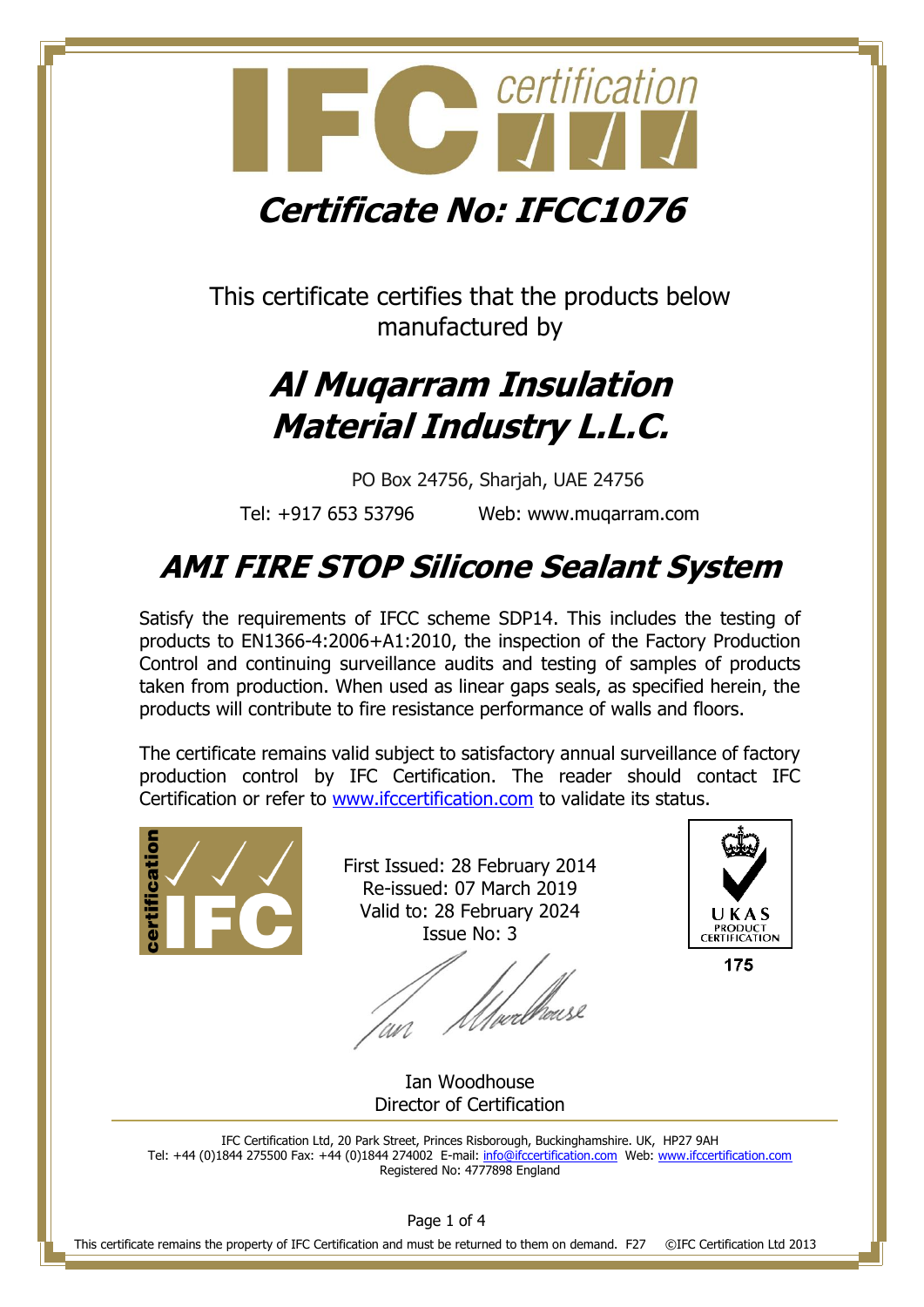

## **Certificate No: IFCC1076**

### **1. Products and Application**

The AMI FIRE STOP Silicone Sealant System, as tested, comprises three separate products. The major component is the FIRE STOP Silicone Sealant, but AMI 'Cleaner', and AMI 'Finish' also form part of the System. All products must be used, together, as a complete System.

The composition and characteristics of the three products are not described or stated in the test reports; and loadings/spread rates for the AMI Cleaner and AMI Finish are not stated in the test reports. However, for the purpose of this approval, the composition of the materials, and the relative spread rates, shall be exactly as tested.

The method of installation is stated to be as follows;

- Degrease surfaces of linear gap with AMI Cleaner;
- Insert backing material into linear gap to specified depth, on both faces of the wall/floor, and apply AMI FIRE STOP Silicone Sealant, to finish flush with face of concrete, blockwork, masonry, as applicable;
- Smooth visible surfaces of the AMI FIRE STOP Silicone Sealant with AMI Finish.

#### **2. Test Evidence**

The test evidence for the AMI FIRE STOP Silicone Sealant System is summarised, below. Full specimen details are included in the original test reports.

| <b>Sealant depth</b><br>(mm) | <b>Integrity</b> | <b>Insulation</b>         |
|------------------------------|------------------|---------------------------|
| 10                           | 240 NF           | 145                       |
| 20                           | 240 NF           | 125                       |
| 30                           | 240 NF           | 173                       |
| 40                           | 240 NF           | 223                       |
|                              | . .              | $\mathbf{v} = \mathbf{v}$ |

**Table 1. Test 2013-Effectis-R0207n (Floor)**

| <b>Gap width</b><br>(mm) | <b>Sealant depth</b><br>(mm) | <b>Integrity</b> | <b>Insulation</b> |
|--------------------------|------------------------------|------------------|-------------------|
| 10                       | 10                           | 240 NF           | 148               |
| 20                       | 20                           | 240 NF           | 133               |
| 30                       | 30                           | 240 NF           | 225               |
| 40                       | 40                           | 240 NF           | 240 NF            |

 **Table 2. Test 2013-Effectis-R0207m (Wall)**

Refer to Notes overleaf

This certificate remains the property of IFC Certification and must be returned to them on demand. F27 ©IFC Certification Ltd 2013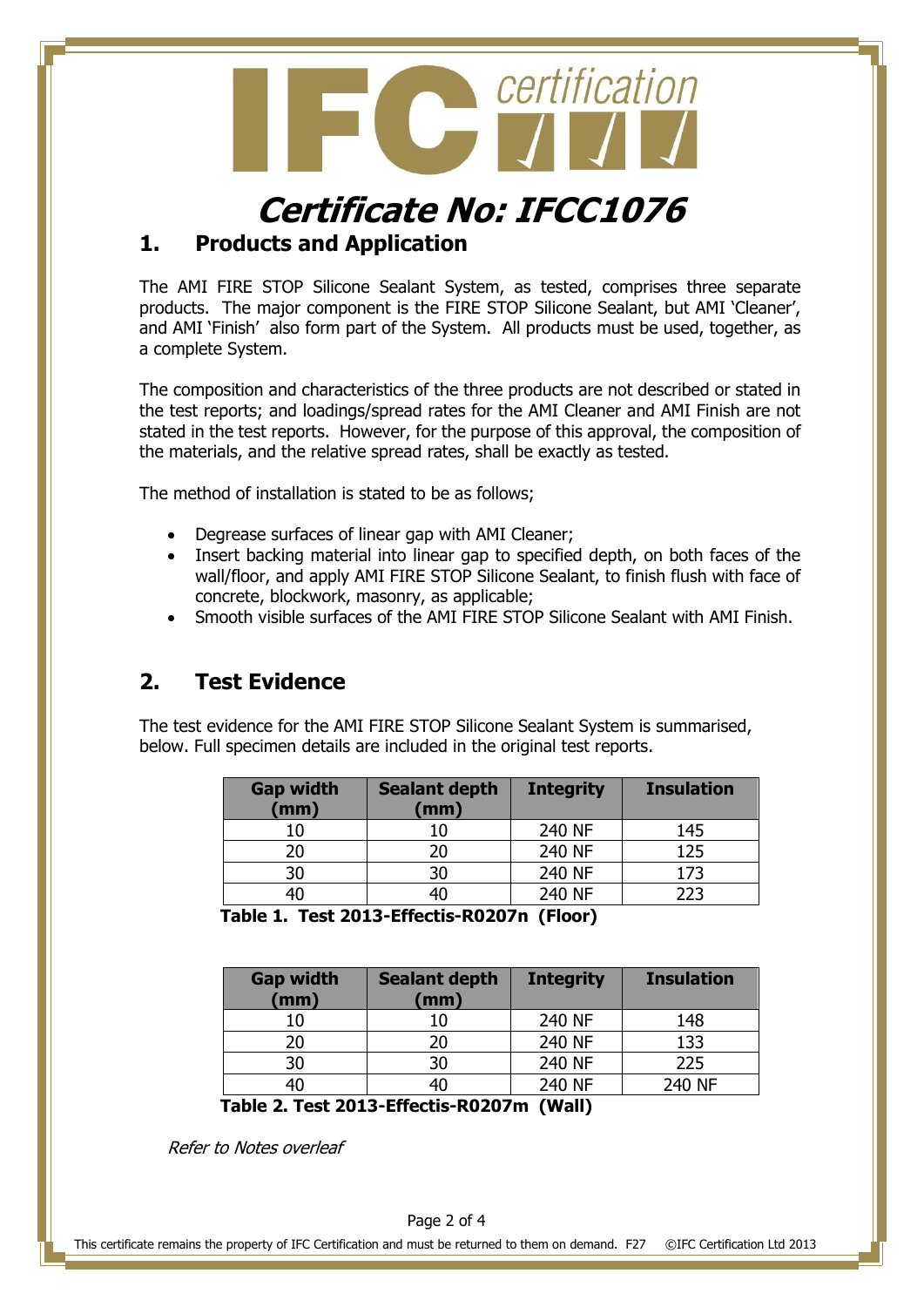

### **Certificate No: IFCC1076**

#### **Notes for Tables 1 and 2:**

- 1. Both tests were performed to EN 1366-4:2006+A1:2010.
- 2. NF = No failure when test terminated after 240 minutes.
- 3. The wall and floor construction in the tests were both 100mm thick, and each had a measured density of 600kg/m<sup>3</sup>
- 4. The test reports state that a polyethylene backing material was inserted into the gaps, prior to application of the AMI FIRE STOP Silicone Sealant; to ensure the correct depth of Sealant. The size and shape of the backing material, and the degree of compression, is not stated in the test report.
- 5. The AMI FIRE STOP Silicone Sealant, as described in the Tables above, was applied into the gap on both faces of the wall and floor.
- 6. The wall specimen included vertically aligned linear gaps.

#### **3. Scope of Approval**

The products forming the AMI FIRE STOP Silicone Sealant System, and the method of application, shall remain as tested, and the approval only considers minor variations; as allowed by the test standard. Based on the specimens tested, the scope of approval is defined in Tables 3 and 4, overleaf.

#### **Gap width (mm) Sealant depth (mm) Maximum Integrity Maximum Insulation Classification** 10 | 10 | 240 | 120 | EI 120 20 20 240 120 EI 120 30 30 240 120 EI 120 40 40 240 180 EI 180

#### **3.1 Approved Ratings and Classification**

 **Table 3. Floor Applications**

| <b>Gap width</b><br>(mm) | <b>Sealant</b><br>depth<br>(mm) | <b>Maximum</b><br><b>Integrity</b> | <b>Maximum</b><br><b>Insulation</b> | <b>Classification</b> |
|--------------------------|---------------------------------|------------------------------------|-------------------------------------|-----------------------|
| 10                       | 10                              | 240                                | 120                                 | EI 120                |
| 20                       | 20                              | 240                                | 120                                 | EI 120                |
| 30                       | 30                              | 240                                | 180                                 | EI 180                |
| 40                       | 40                              | 240                                | 240                                 | EI 240                |

 **Table 4. Wall Applications with Vertical joints**

Refer to Section 3.2, overleaf, for limitations.

Page 3 of 4

This certificate remains the property of IFC Certification and must be returned to them on demand. F27 ©IFC Certification Ltd 2013